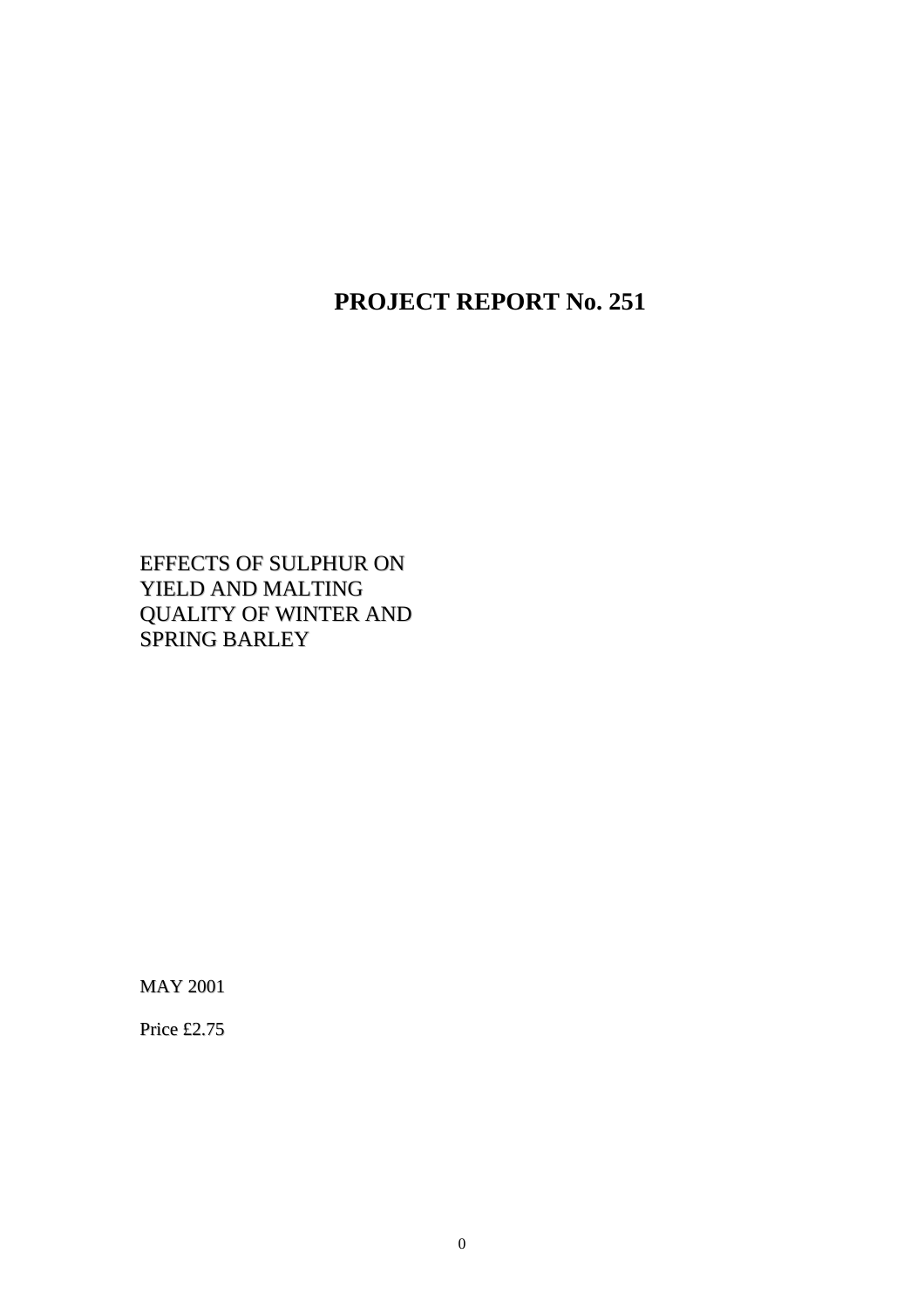#### **PROJECT REPORT No. 251**

### **EFFECTS OF SULPHUR ON YIELD AND MALTING QUALITY OF WINTER AND SPRING BARLEY**

by

# F J ZHAO $^{\rm l}$ , S P McGRATH  $^{\rm l}$  and N DAVIES  $^{\rm 2}$

## <sup>1</sup>Soil Science Dept., IACR-Rothamsted, Harpenden, Herts. AL5 2JQ 2 Muntons plc, Cedar's Maltings, Stowmarket, Suffolk IP14 2AG

This is the final report of a six month project which commenced in September 2000. The work was funded by HGCA with a grant of £7,942 (project 2377).

The Home-Grown Cereals Authority (HGCA) has provided funding for this project but has not conducted the research or written this report. While the authors have worked on the best information available to them, neither HGCA nor the authors shall in any event be liable for any loss, damage or injury howsoever suffered directly or indirectly in relation to the report or the research on which it is based.

Reference herein to trade names and proprietary products without stating that they are protected does not imply that they may be regarded as unprotected and thus free for general use. No endorsement of named products is intended nor is any criticism implied of other alternative, but unnamed products.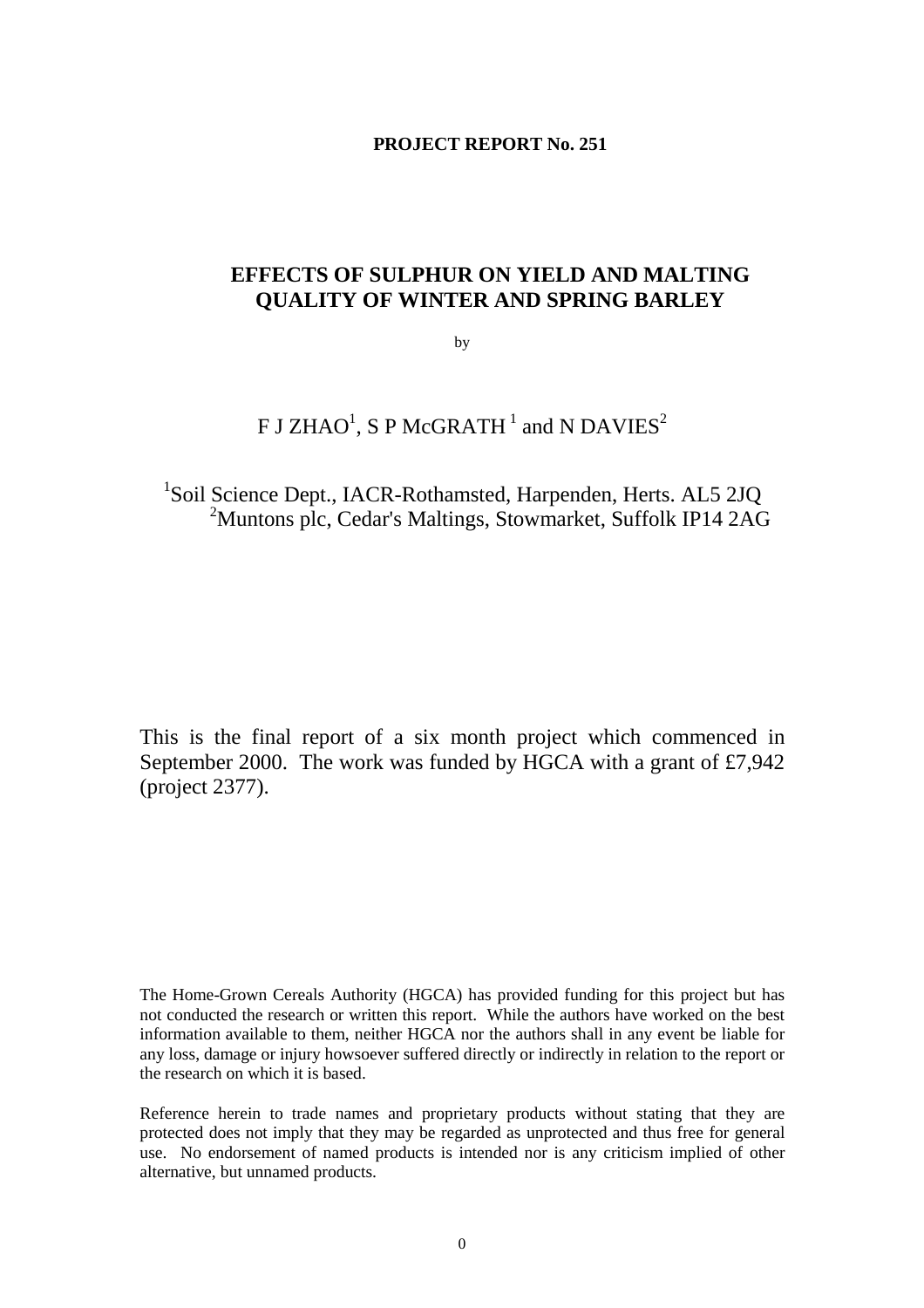|                  | <b>THE REPORT</b> |                                                         |
|------------------|-------------------|---------------------------------------------------------|
| 1.               |                   |                                                         |
| 2.               |                   |                                                         |
|                  | 2.1               |                                                         |
|                  | 2.2               |                                                         |
|                  | 2.3               |                                                         |
| 3.               |                   |                                                         |
|                  | 3.1               |                                                         |
|                  | 3.2               |                                                         |
| $\overline{4}$ . |                   |                                                         |
| 5.               |                   |                                                         |
| 6.               |                   | <b>APPENDIX: RESULTS OF MICRO-MALTING TESTS FOR THE</b> |

**CONTENTS** 

# **BARLEY SAMPLES FROM THE FIELD EXPERIMENT.................... 11**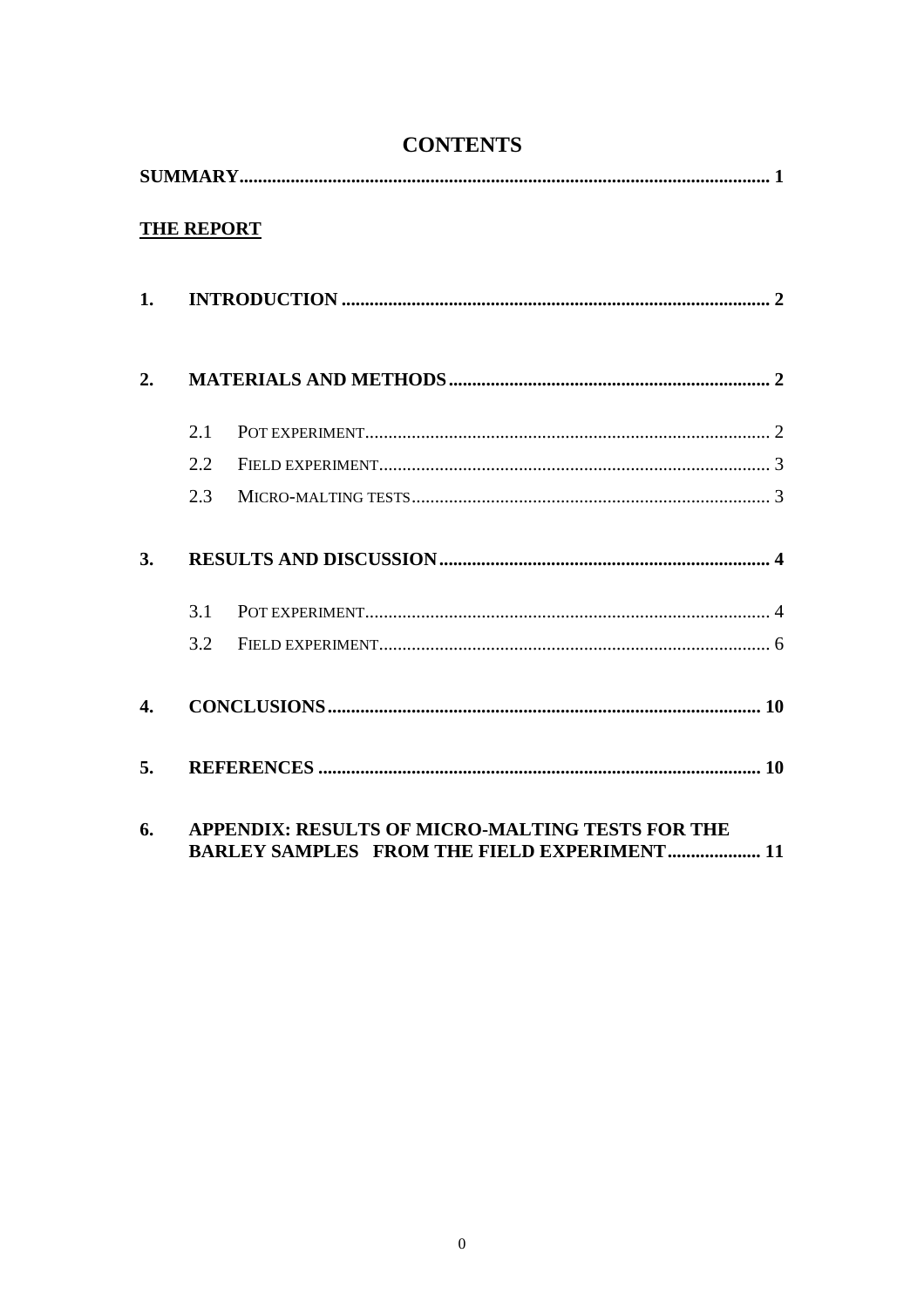# **Summary**

The aim of this project was to obtain preliminary information on the effect of S on grain yield of barley, and on the relationship between S and a suite of malting quality parameters. The spring barley variety Chariot was grown in a pot experiment that tested the effects of S additions to a S-deficient soil. The winter barley variety Regina was grown in a field experiment at Woburn in the 1999-2000 season.

Both pot and field experiments showed that grain yield of barley was reduced considerably by S deficiency. In the field experiment, grain yield was increased by 1.1 t ha<sup>-1</sup> (34.9%) in response to S applications. Unusually in this experiment, Thiovit gave a better response than gypsum. Also in the field experiment, S applications significantly decrease grain N concentration from 1.95% to below 1.8%, probably due to a dilution effect as a result of increased crop growth.

Results of malting tests were not conclusive. In the pot experiment, two grain samples with high S concentrations appeared to be more easily modified during malting than a grain sample with low S concentration, as indicated by higher rootlet growth and higher concentrations of soluble N and sugars in the malt extracts. In the field experiment, the effects of the S treatments were not significant for all of the malting parameters tested. However, wort colour and malt steeliness appeared to increase with increasing S concentration in the barley grain, whereas malt homogeneity appeared to decrease slightly with increasing S in the grain.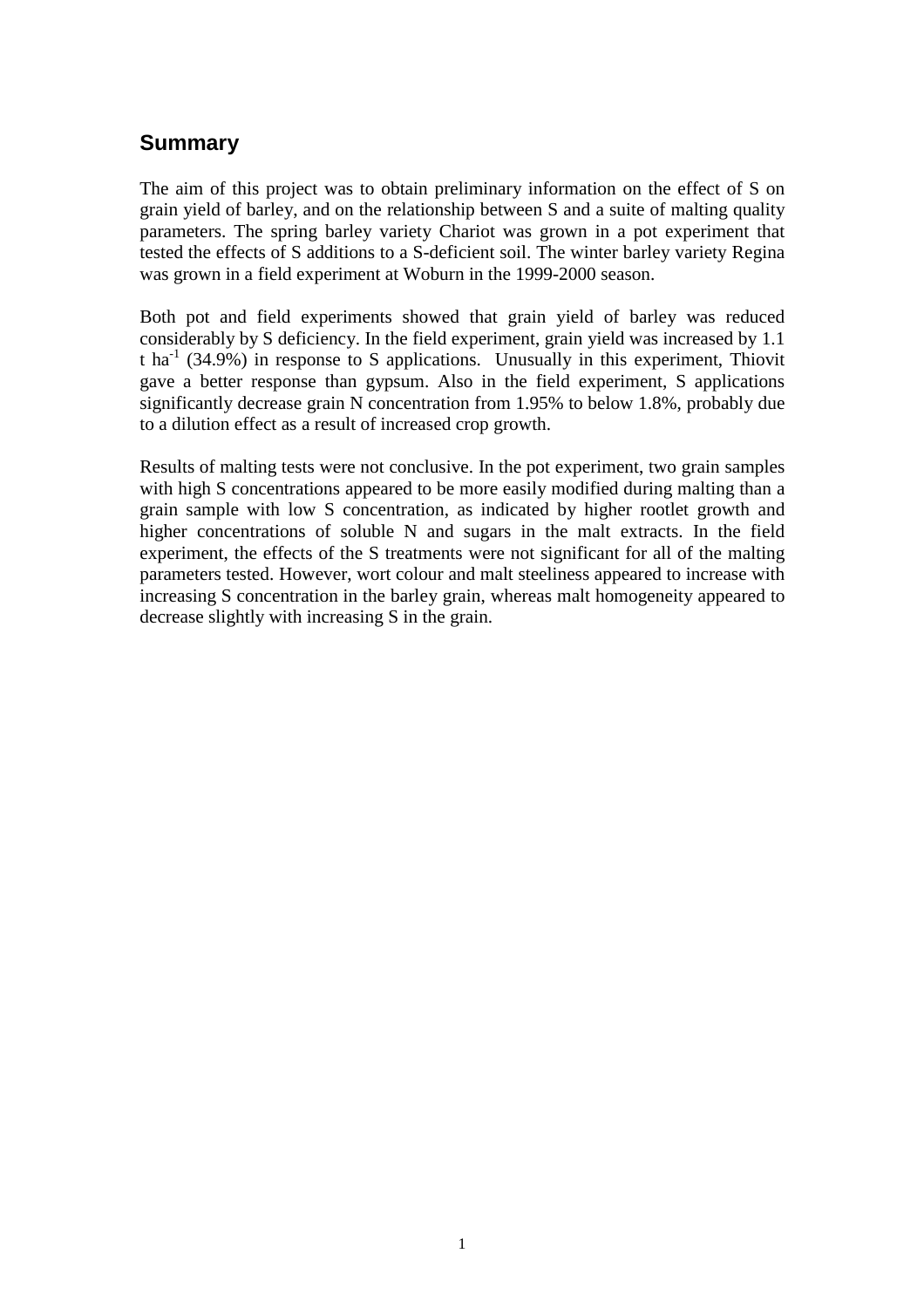### **1. Introduction**

National sulphur (S) emissions have been decreasing more rapidly than expected over the last few years. As a result, S deficiency in cereals has increased rapidly in the major cereal growing areas in the UK. An HGCA-funded project, completed recently (McGrath *et al.*, 1999), showed clear benefits of S fertilisation on yield and breadmaking quality of winter wheat. Grain S concentration was found to correlate better with loaf volume and grain protein concentration (Zhao *et al.*, 1999a, 1999b). This is because S affects the composition of gluten proteins, resulting in more extensible dough made from S rich grain. That project (Project 1221, HGCA Project report No. 197) showed that about 30% and 60% of the field trials with winter wheat responded significantly to S additions in terms of yield and breadmaking quality, respectively.

Most of the previous work on S nutrition has focused on oilseed rape and winter wheat. Barley is often grown on light soils, which are most susceptible to S deficiency. There is very limited information available on the S requirement and yield responses of barley. In particular, we know little about the potential effects of S on malting quality. It is possible that S could affect malting quality in several ways. First, a severely deficient crop may produce grain that has low germination energy. Second, S is likely to affect protein composition of barley grain, thus influencing enzyme modification (breakdown) of the starchy endosperm during malting. Third, S may influence packing of protein and starch granules in endosperm, thus affecting the steeliness/mealiness of grain. Finally, many enzymes are involved in the breakdown of starchy endosperm during malting.

The aim of this project was to obtain preliminary information on the effect of S on grain yield of barley, and on the relationship between S and a suite of malting quality parameters. The project utilised barley grain samples from a field experiment and a pot experiment that had already been set up by researchers at IACR-Rothamsted.

### **2. Materials and Methods**

#### *2.1 Pot Experiment*

A pot experiment was conducted during 1999. The malting spring barley variety Chariot was grown. The experiment used a sulphur-deficient soil from Woburn, which contained 2.5 mg  $kg^{-1}$  extractable SO<sub>4</sub>-S. Soil was air-dried and 4.5 kg was weighed and placed in each pot. There were four rates of S additions: 0, 10, 50 and 150 mg S pot $^{-1}$ , applied as potassium sulphate. Potassium was balanced by additions of KCl. Each treatment was replicated in 10 pots. Basal nutrients included (in mg pot<sup>-1</sup>): 500 mg N (NH<sub>4</sub>NO<sub>3</sub>), 100 mg P (KH<sub>2</sub>PO<sub>4</sub>), 492 mg K (KH<sub>2</sub>PO<sub>4</sub>, KSO<sub>4</sub> or KCl), 10 mg Fe, 10 mg Mn, 4 mg Zn, 2 mg Cu, 2 mg B and 1 mg Mo. Nutrients were dissolved in solutions and mixed with soil thoroughly. Pre-germinated seeds were sown on  $9<sup>th</sup>$  March 1999. Plants were grown in a greenhouse with the following conditions: 16h/8h day/night and  $16^{\circ}$ C/12 $^{\circ}$ C day/night temperature.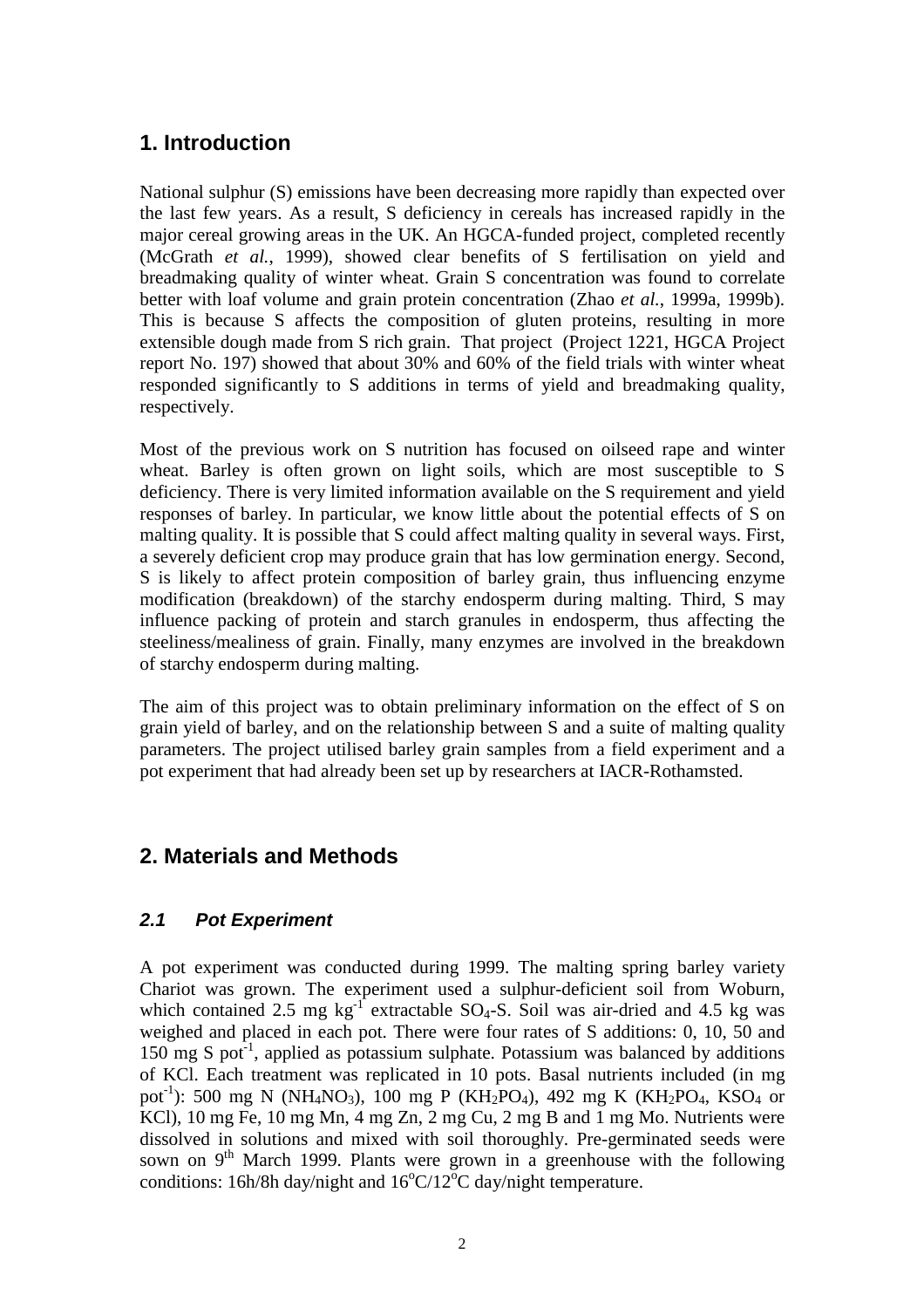Plants were harvested at crop maturity (23 June 1999). Grain was air-dried and weighed. Subsamples of grain were dried at  $80^{\circ}$ C, and ground to fine powder. Total S concentration was determined by ICP after digestion with a mixture of  $HNO<sub>3</sub>$  and HClO4. The grain samples from the S0 treatment were too small to allow micromalting tests. For the S10, S50 and S150 treatments, individual replicates were bulked to produce a sufficient sample size for each treatment for micro-malting tests.

### *2.2 Field Experiment*

A field experiment was set up at Woburn in the 1999-2000 season to test the yield response of a winter malting barley variety (Regina). The soil contained 2.1 mg  $kg^{-1}$  $SO_4$ -S. The experiment included five treatments: 0, 10, 20 and 40 kg S ha<sup>-1</sup>, applied as gypsum, and 20 kg S/ha applied as a micronised elemental S (Thiovit). The treatments were replicated in 4 plots (12 x 4 m) in a randomised block design, giving a total of 20 plots. The rate of N was the same for all plots, i.e.  $120 \text{ kg ha}^{-1}$ .

At crop maturity, grain yields were determined using a plot combine harvester. Grain samples were air-dried prior to micro-malting tests. A subsample of grain was dried at  $80^{\circ}$ C and ground into a fine powder before chemical analyses. Total S concentration was determined by ICP after digestion with a mixture of  $HNO<sub>3</sub>$  and  $HClO<sub>4</sub>$ , and total N by a combustion method (LECO CNS 2000).

### *2.3 Micro-malting tests*

The three barley samples from the pot experiment were tested using a small scale malting trial. Fifty g of grain samples were malted in beakers using tap water at ambient temperature  $(-20^{\circ}C)$ . The steeping protocol was: 7 h wet, 17 h air rest, 7 h wet, 17 h air rest, 1 h wet, drain and germinate. Germination was for 4 days, with the samples being turned manually once a day. Beakers were covered during air rests and germination to minimise drying out. Kilning was at 55°C for 2 days. A visual assessment of the malts was made at day four of germination. The malts were then derooted and rootlet weight measured as an indication of malting loss. A modified mash was made using approximately the same ratio as used for Institute of Brewing methods (IoB, 1997). Because the samples were small, it was only possible to measure specific gravity, colour, soluble nitrogen and the sugar spectrum.

The twenty grain samples from the field experiment were subjected to a more rigorous test in an automated small scale micromalting unit. The steeping schedule was 8 h wet, 16 h air rest, 8 h wet, 16 h air rest, all at  $15 \pm 1$  °C. Germination was for 4 days at  $15 \pm 1$ <sup>o</sup>C with humidified air drawn through the bed. Kilning was carried out in a Mitchell oven set at  $60 - 65$  °C for 24 h. The resultant malts were hand rubbed to remove rootlets. Analysis was by standard Institute of Brewing methods (IoB, 1997).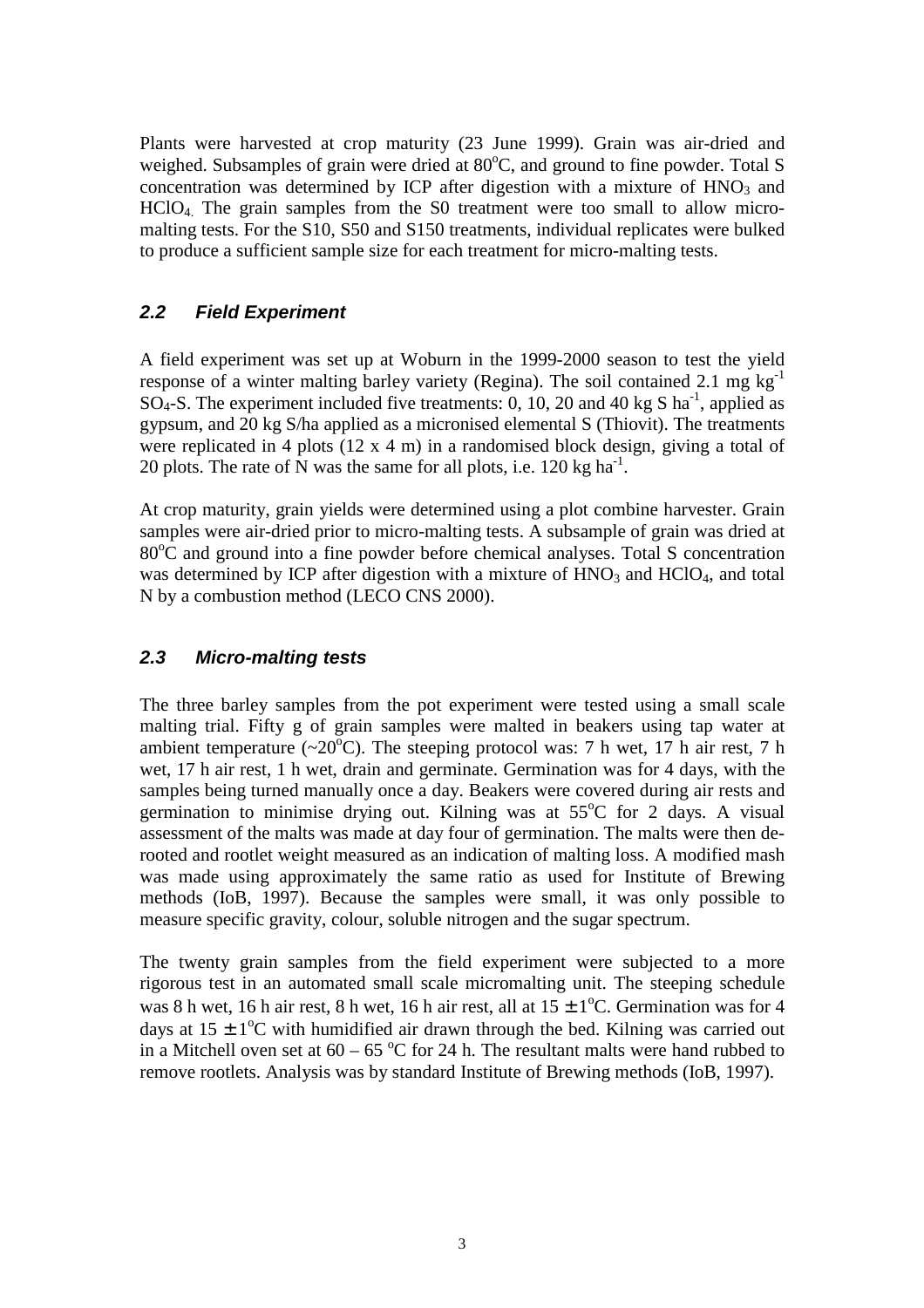### **3. Results and Discussion**

#### *3.1 Pot experiment*

Plants in the S0 treatment showed severe S deficiency symptoms. Additions of S increased grain yield dramatically (Fig. 1a). For example, grain yield was increased by 5 fold in the S150 treatment compared to the S0 treatment. It is apparent that the first rate of S addition did not correct the S deficiency fully, because grain yield in the S10 treatment was only half of that in the S150 treatment.

Compared to the S0 control, the concentration of S in grain was not significantly increased by the addition of  $10 \text{ mg S pot}^{-1}$ , but was increased markedly (up to  $60\%$ ) in the S50 and S 150 treatments (Fig. 1b).



Figure 1. Effects of S additions on grain yield and S concentration in the pot experiment.

The three bulked samples from the S10, S50 and S150 treatments showed different rootlet growth, with the S50 and S150 samples being particularly vigorous (Fig. 2). The differences in rootlet growth are likely to relate to the ease of modification of barley grain. The malt extracts from the highest S treatment also showed increased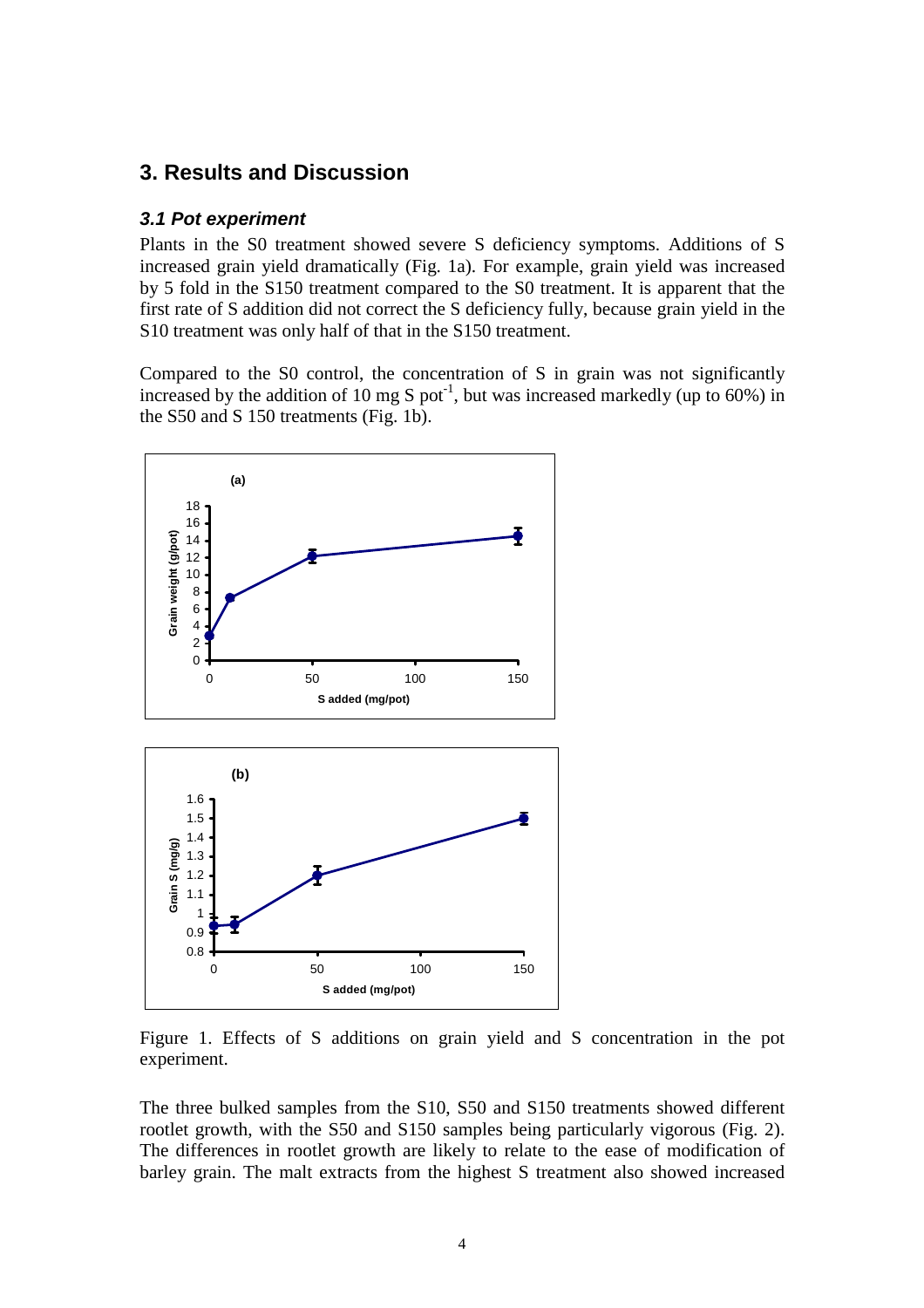colour and total soluble N (Table 1). This indicates that the high S sample was more modified than the low S sample, resulting in a greater amount of N being solubilised and more amino N being available to interact in colour reactions during kilning. There was no clear effect of S on the specific gravity.



Figure 2. Effect of S treatments on rootlet production.

|                               |  | Table 1. Effects of S treatments on the specific gravity, colour and total soluble |  |  |  |  |
|-------------------------------|--|------------------------------------------------------------------------------------|--|--|--|--|
| nitrogen in the malt extract. |  |                                                                                    |  |  |  |  |

| Treatment        | Specific gravity $(°)$ | Colour (EBC) | Total soluble N |
|------------------|------------------------|--------------|-----------------|
| S <sub>0</sub>   | 1028                   | .J.J         | 1.00            |
| <b>S50</b>       | 1018                   | 6.0          | 1.10            |
| S <sub>150</sub> | 1026                   | 7.0          | ົາ<br>1.JJ      |

Sugar analysis also revealed a slightly increased modification in the S50 and S150 samples compared to S10 (Table 2). There was a slight increase in maltose and sucrose in maltose and sucrose at higher S treatments, which was consistent with the higher indices of modification.

The results from the pot experiment indicate that S deficiency can lead to substantial losses of grain yield. In addition, S deficiency may also affect malt production and modification. However, because the malting tests were based on a bulked sample for each treatment, the statistical significance of the treatment effects cannot be established.

| $\frac{1}{2}$ and $\frac{1}{2}$ and $\frac{1}{2}$ are $\frac{1}{2}$ and $\frac{1}{2}$ and $\frac{1}{2}$ and $\frac{1}{2}$ and $\frac{1}{2}$ and $\frac{1}{2}$ and $\frac{1}{2}$ and $\frac{1}{2}$ and $\frac{1}{2}$ and $\frac{1}{2}$ and $\frac{1}{2}$ and $\frac{1}{2}$ and $\frac{1}{2}$ a |                 |                 |                  |  |  |  |  |  |  |
|-----------------------------------------------------------------------------------------------------------------------------------------------------------------------------------------------------------------------------------------------------------------------------------------------|-----------------|-----------------|------------------|--|--|--|--|--|--|
| Sugar $(\%)$                                                                                                                                                                                                                                                                                  | S treatment     |                 |                  |  |  |  |  |  |  |
|                                                                                                                                                                                                                                                                                               | S <sub>10</sub> | S <sub>50</sub> | S <sub>150</sub> |  |  |  |  |  |  |
| Fructose                                                                                                                                                                                                                                                                                      | 0.4             | 0.5             | 0.5              |  |  |  |  |  |  |
| Dextrose                                                                                                                                                                                                                                                                                      | 4.0             | 4.5             | 4.7              |  |  |  |  |  |  |
| Sucrose                                                                                                                                                                                                                                                                                       | 0.9             | 2.2             | 2.3              |  |  |  |  |  |  |
| Maltose                                                                                                                                                                                                                                                                                       | 26.0            | 29.3            | 29.5             |  |  |  |  |  |  |
| Maltotriose                                                                                                                                                                                                                                                                                   | 6.8             | 7.8             | 6.4              |  |  |  |  |  |  |
| Total fermentable sugar                                                                                                                                                                                                                                                                       | 38.1            | 43.8            | 43.4             |  |  |  |  |  |  |

Table 2. Effect of S treatment on sugar analysis of malt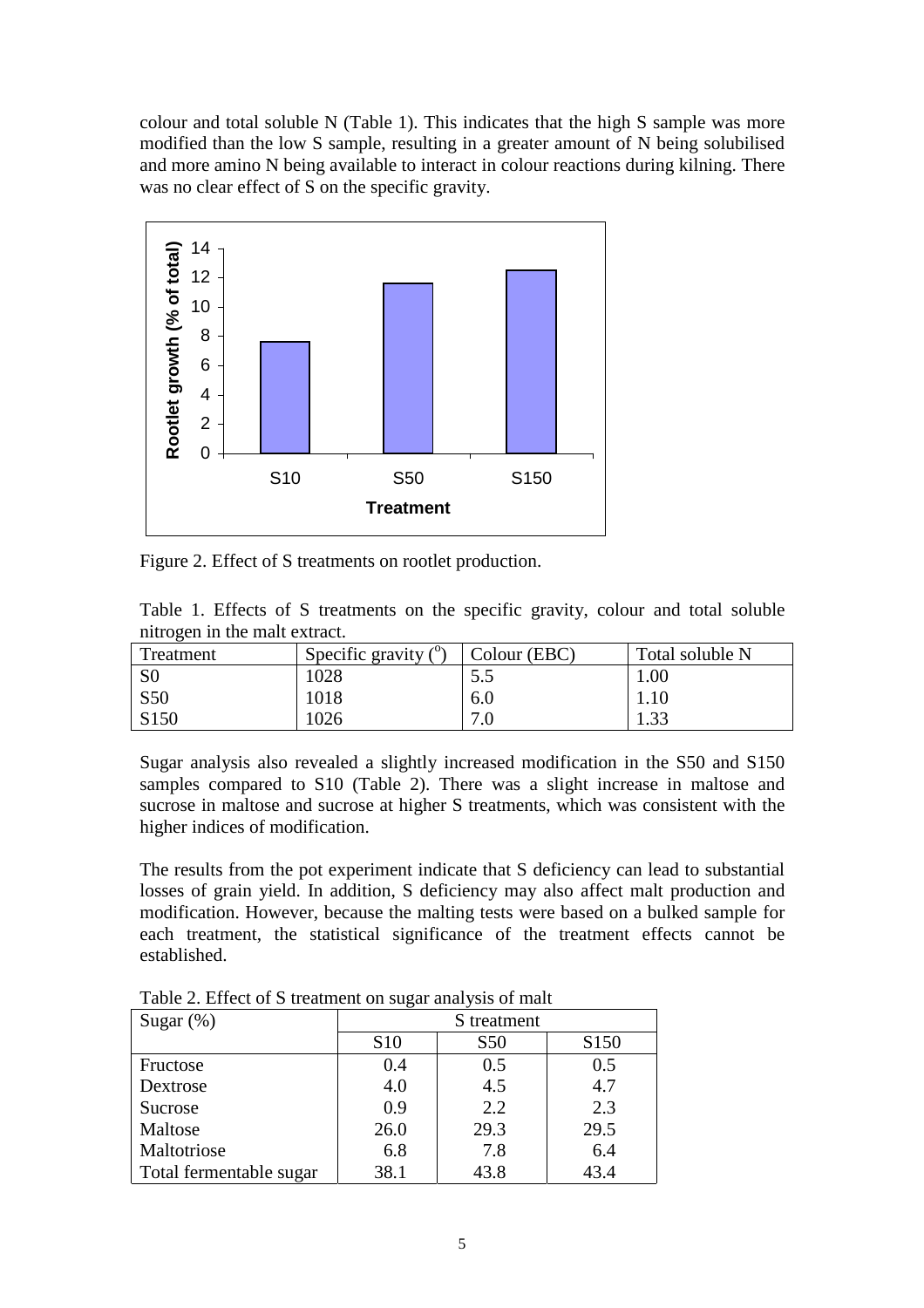#### *3.2 Field experiment*

Sulphur deficiency symptoms were visible at the stem extension stage. The yield response to the applications of S was substantial (Fig. 3). The average yield of all  $+S$ treatments was  $1.1$  t ha<sup>-1</sup> higher than that of the S0 treatment, representing a  $34.9\%$ yield increase. Despite this large yield increase, the effect was not quite significant (*P=*0.08) in the analysis of variance. This was mainly due to considerable variations between blocks in crop growth and yield. At the same rate of fertiliser  $(20 \text{ kg ha}^{-1})$ , Thiovit appeared to produce higher yield than gypsum, although the difference was not statistically significant.

The concentration of S in barley varied between 0.74 and 1.2 mg  $g^{-1}$  dry weight. This range is lower than that normally found with wheat (Zhao *et al.*, 1999b), probably as a result of the lower protein concentration in malting barley than breadmaking wheat. Grain S concentration was low in the S0 treatment, and was increased significantly  $(P<0.001)$  by the applications S (Fig. 4). Applied at 20 kg ha<sup>-1</sup>, gypsum and Thiovit increased grain S concentration by 10 and 51%, respectively, suggesting that Thiovit was more effective than gypsum in this experiment.

Grain N concentration ranged from 1.4 to 2.0% on a dry weight basis. It is clear that applications of S decreased grain N concentration significantly (*P*<0.001; Fig. 4). Grain N concentration was 1.95% in the S0 treatment, whereas in all +S treatments grain N concentrations were below the value 1.8%, which is required for malting purposes. Despite a reduction in grain N concentration, total N uptake in grain was actually increased by the S treatments. This suggests that the effect of S on grain N concentration was probably due to a dilution of N in the crop, which resulted from a growth stimulation and yield increase in response to S, particularly with a relatively low dose of N fertiliser used in this experiment  $(120 \text{ kg ha}^{-1})$ .

Grain N:S ratio was affected markedly by the S treatments (*P*<0.001; Fig. 4). The ratio decreased from 25.5 in the S0 treatment to 12.4 in the T20 treatment. Previous studies with breadmaking wheat showed that changes in the grain N:S ratio due to S applications were associated with changes in the composition of proteins in grain (Zhao *et al.*, 1999b). Sulphur nutrition has also been shown to influence protein composition of barley (Shewry *et al.*, 1983).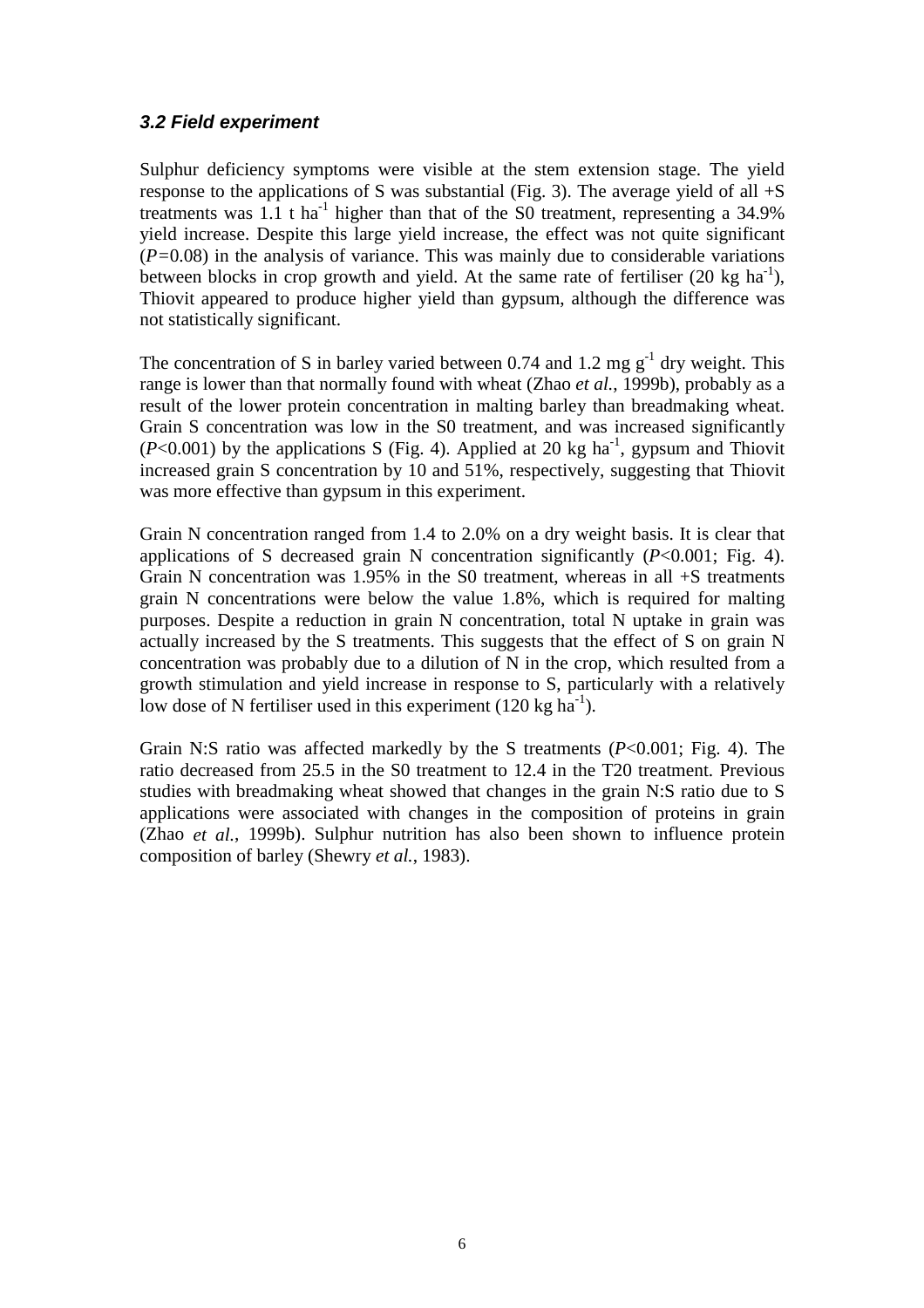

Figure 3. Effect of S on grain yield of barley in the field experiment at Woburn, 2000.

Full results of micro-malting tests for the field barley samples are shown in the Appendix. In general, the micro-malting test results were within normal ranges for all the samples tested. In the analysis of variance, the effect of the S treatments did not reach a statistically significant level for any of the parameters tested. This is perhaps not surprising in light of the relatively large experimental error of this field experiment. However, several micro-malting parameters showed some trends in response to the S treatments; and these are presented in Fig. 5. Wort colour and malt steeliness appeared to increase with increasing S concentration in the barley grain, whereas malt homogeneity appeared to decrease slightly with increasing S in the grain. To answer the question as to whether these trends are consistent and significant for quality requires further field experiments that produce smaller experimental errors.

Sulphur-containing compounds such as SMM (S-methyl methionine) and DMS (dimethysulphide) in the malts influence the flavour of beer. It is surprising that the S treatments had no clear effect on both SMM and free DMS contents in the malts, particularly considering that the S concentration of grain was significantly influenced by the S treatments. Further work is required to establish the role of S nutrition on beer flavour.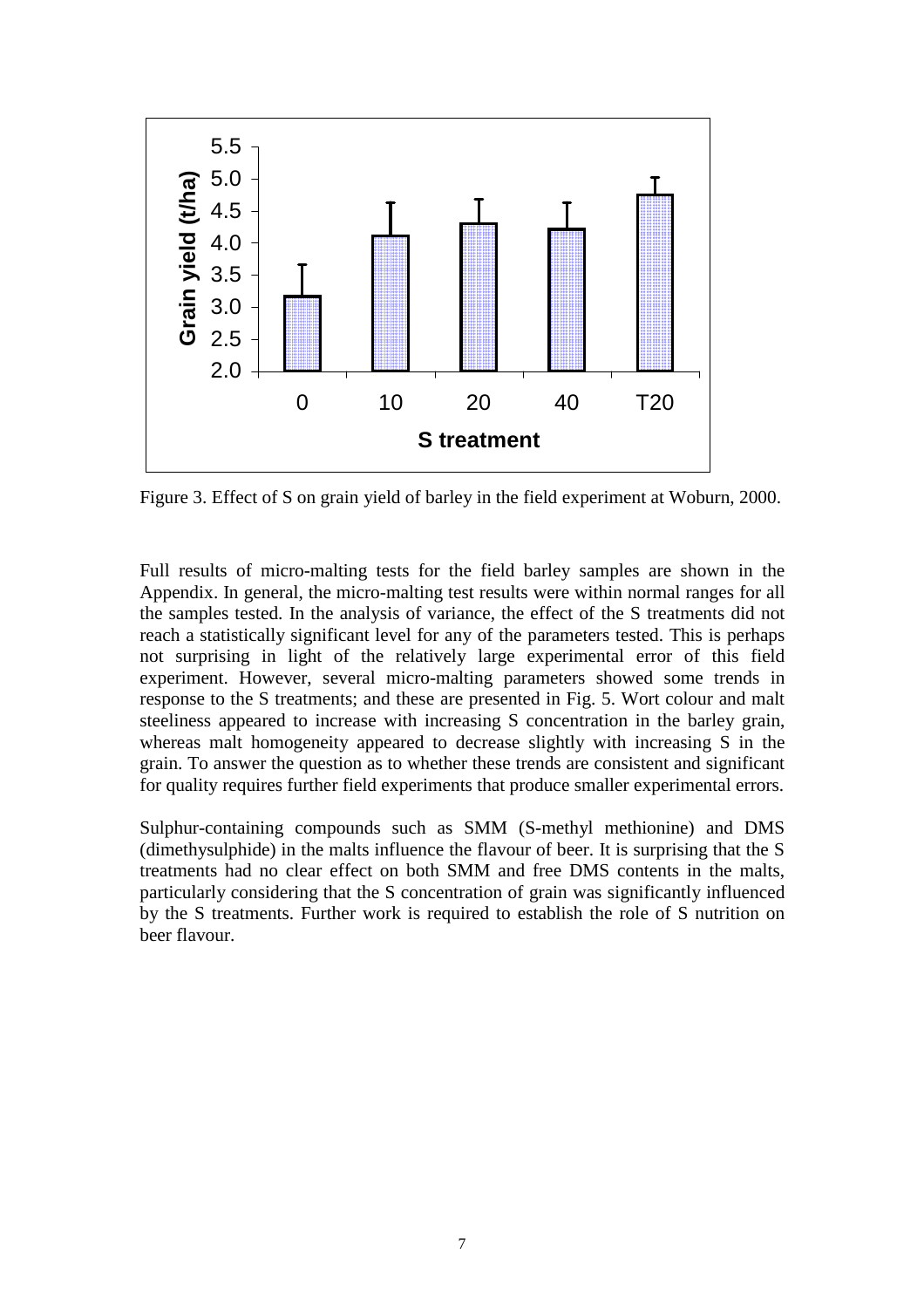

Figure 4. Effects of S applications on grain S, and N concentration, and on N:S ratio (Woburn, 2000).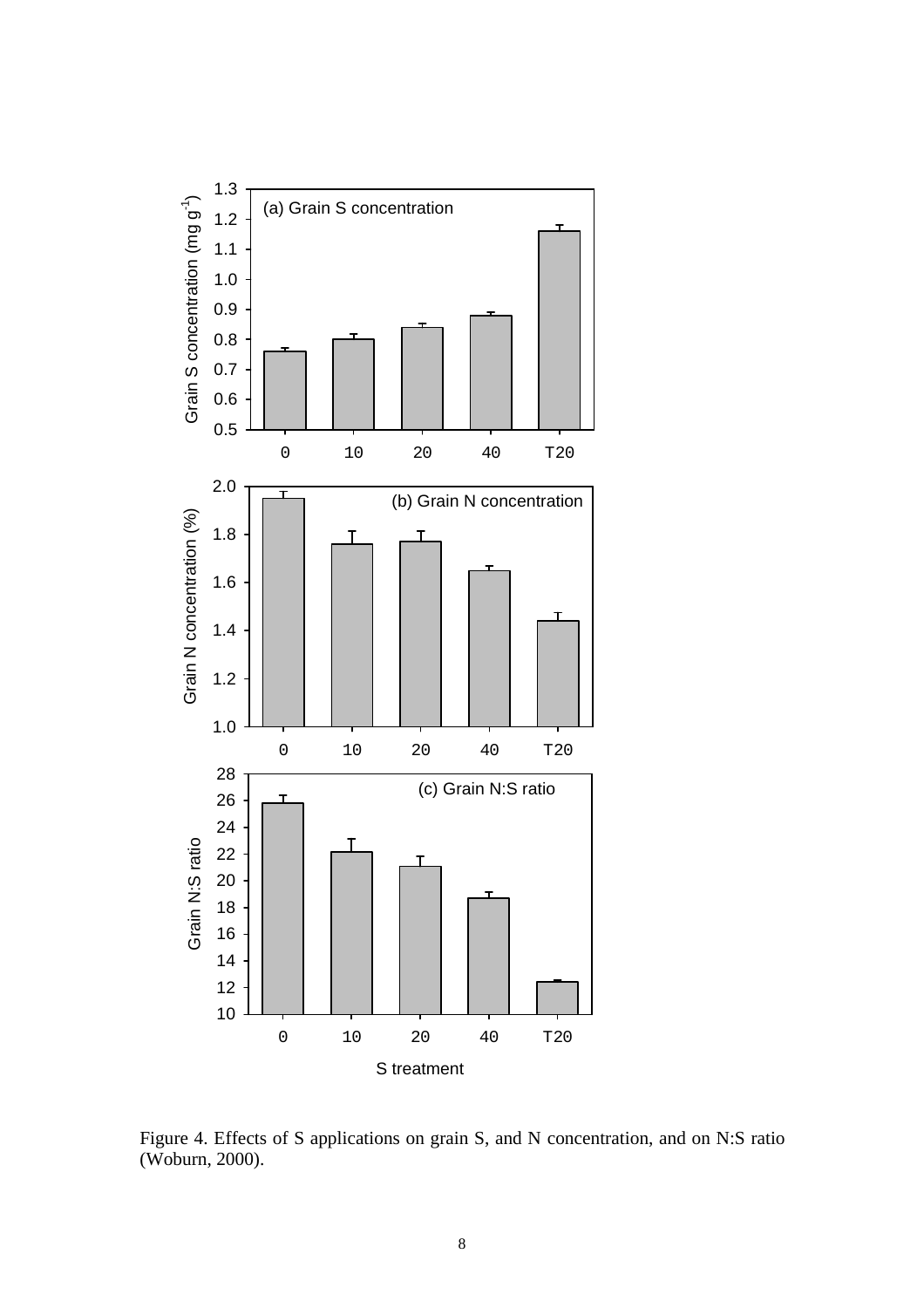

Figure 5. Effects of S on wort colour, malt steeliness and homogeneity (Woburn, 2000).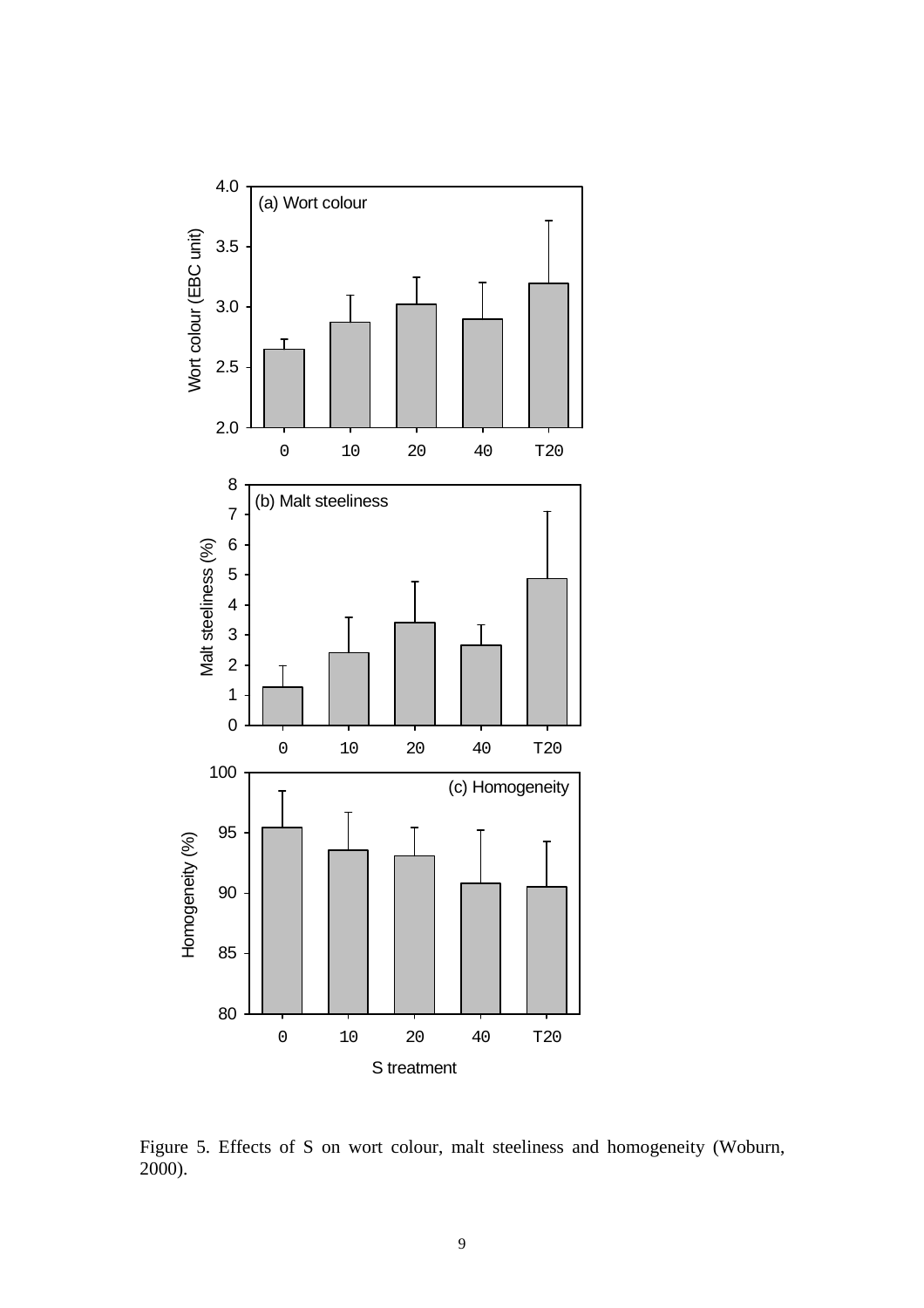# <span id="page-12-0"></span>**4. Conclusions**

Both pot and field experiments showed that grain yield of barley can be reduced considerably by deficiency of S. The yield increase in response to S application at Woburn, a S-deficient site, was about  $1.1$  t ha<sup>-1</sup> on average, and Thiovit appeared to be more effective than gypsum. In the field experiment, S applications significantly decreased grain N concentration from 1.95% to below 1.8%.

Results of malting tests were not conclusive. In the pot experiment, two grain samples with high S concentrations were more easily modified than a grain sample with low S concentration. In the field experiment, the effects of the S treatments were not significant for all of the malting parameters tested. However, wort colour and malt steeliness appeared to increase with increasing S concentration in the barley grain, whereas malt homogeneity decreased slightly with increasing S in the grain.

### **5. References**

IoB. 1997. Institute of Brewing Recommended Methods.

McGrath, S.P., Zhao, F.J., Withers, Evans, E.J., Monaghan, J.M., Salmon, S.E. and Shewry, P.R. 1999. Yield and breadmaking quality responses of winter wheat to sulphur fertiliser. *Project Report No. 197.* Home-Grown Cereals Authority, London. 85p.

Shewry, P.R., Franklin, J., Parmar, S., Smith, S.J., Miflin, B.J. 1983. The effects of sulphur starvation on the amino-acid and protein compositions of barley-grain. *Journal of Cereal Science*. 1: 21-31.

Zhao, F.J., Salmon, S.E., Withers, P.J.A., Monaghan, J.M., Evans, E.J., Shewry, P.R. and McGrath, S.P. 1999a. Variation in the breadmaking quality and rheological properties of wheat in relation to sulphur nutrition under field conditions. *Journal of Cereal Science* 30: 19-31.

Zhao, F.J., Salmon, S.E., Withers, P.J.A., Evans, E.J., Monaghan, J.M., Shewry, P.R. and McGrath, S.P. 1999b. Responses of breadmaking quality to sulphur in three wheat varieties. *Journal of the Science of Food and Agriculture* 79: 1865-1874.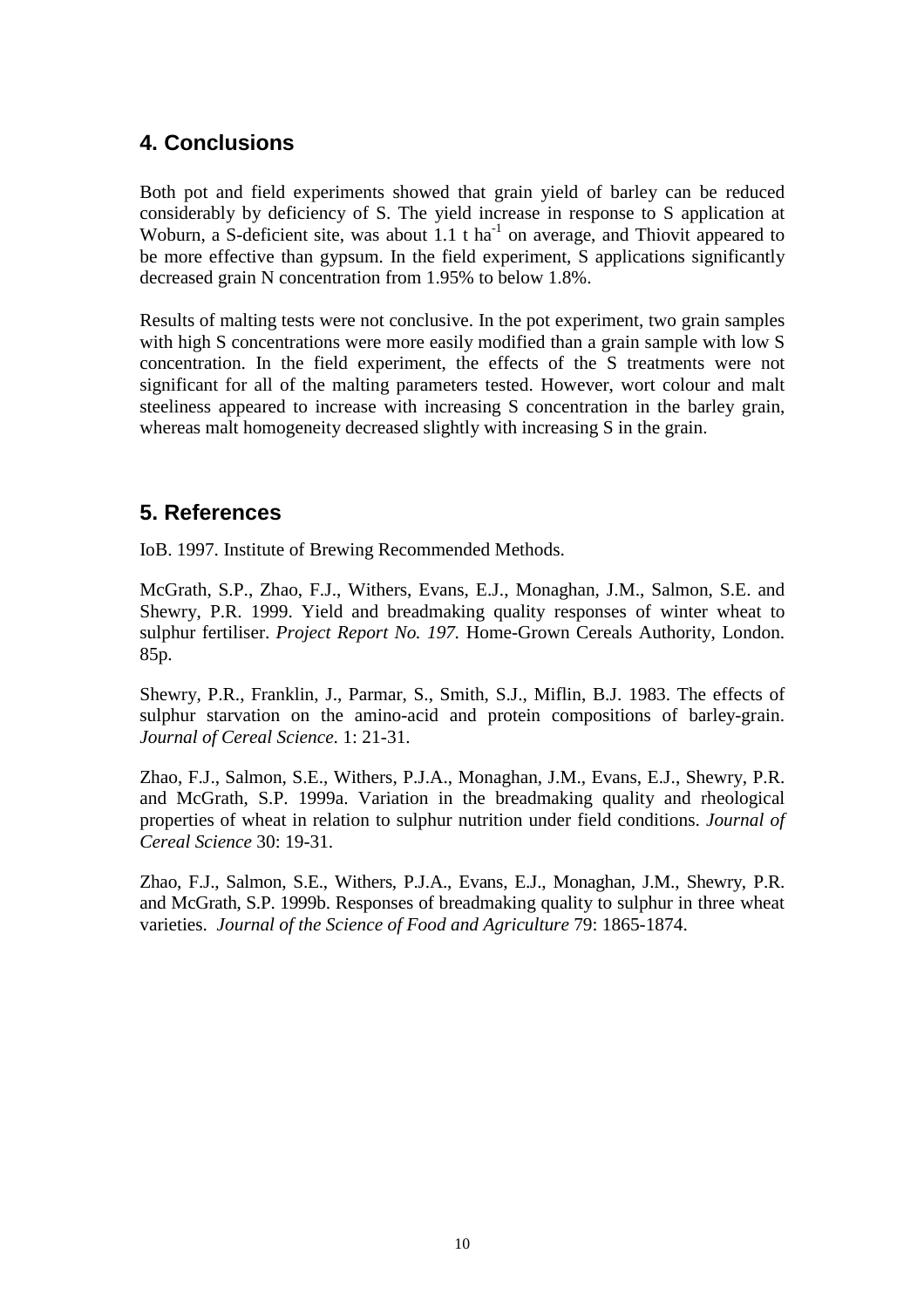# <span id="page-13-0"></span>**6. Appendix: Results of micro-malting tests for the barley samples from the field experiment**

#### **Part I.**

|                 | Barley analysis                                              |      | Malt analysis                                             |                                                                 |                           |                                                    |                              |  |  |
|-----------------|--------------------------------------------------------------|------|-----------------------------------------------------------|-----------------------------------------------------------------|---------------------------|----------------------------------------------------|------------------------------|--|--|
| S treatment     | Germination<br>Water<br>energy at 72 h sensitivity at<br>72h |      | <b>IoB</b> Extract<br>$(0.7$ mm $)$ dwt<br>$L^{\circ}$ Kg | I <sub>0</sub> B<br>Fine/Course<br>Difference<br>$L^{\circ}$ Kg | Total<br>Nitrogen<br>%dwt | <b>IoB</b> Total<br>Soluble<br>Nitrogen<br>% $dwt$ | Soluble<br>Nitrogen<br>Ratio |  |  |
| $\vert 0 \vert$ | 99.8                                                         | 63.5 | 295                                                       | 11.8                                                            | 1.67                      | 0.60                                               | 37.0                         |  |  |
| 10              | 96.0                                                         | 59.5 | 291                                                       | 10.0                                                            | 1.73                      | 0.64                                               | 37.2                         |  |  |
| 20              | 98.3                                                         | 60.3 | 293                                                       | 11.8                                                            | 1.71                      | 0.65                                               | 38.0                         |  |  |
| 40              | 94.5                                                         | 47.8 | 292                                                       | 14.0                                                            | 1.76                      | 0.63                                               | 36.0                         |  |  |
| T <sub>20</sub> | 90.8                                                         | 39.3 | 294                                                       | 13.0                                                            | 1.71                      | 0.64                                               | 37.6                         |  |  |
| <b>SED</b>      | 3.5                                                          | 12.0 | 4.5                                                       | 2.8                                                             | 0.12                      | 0.024                                              | 1.7                          |  |  |
| <b>LSD</b>      | 7.7                                                          | 26.2 | 10.7                                                      | 6.2                                                             | 0.26                      | 0.052                                              | 3.7                          |  |  |